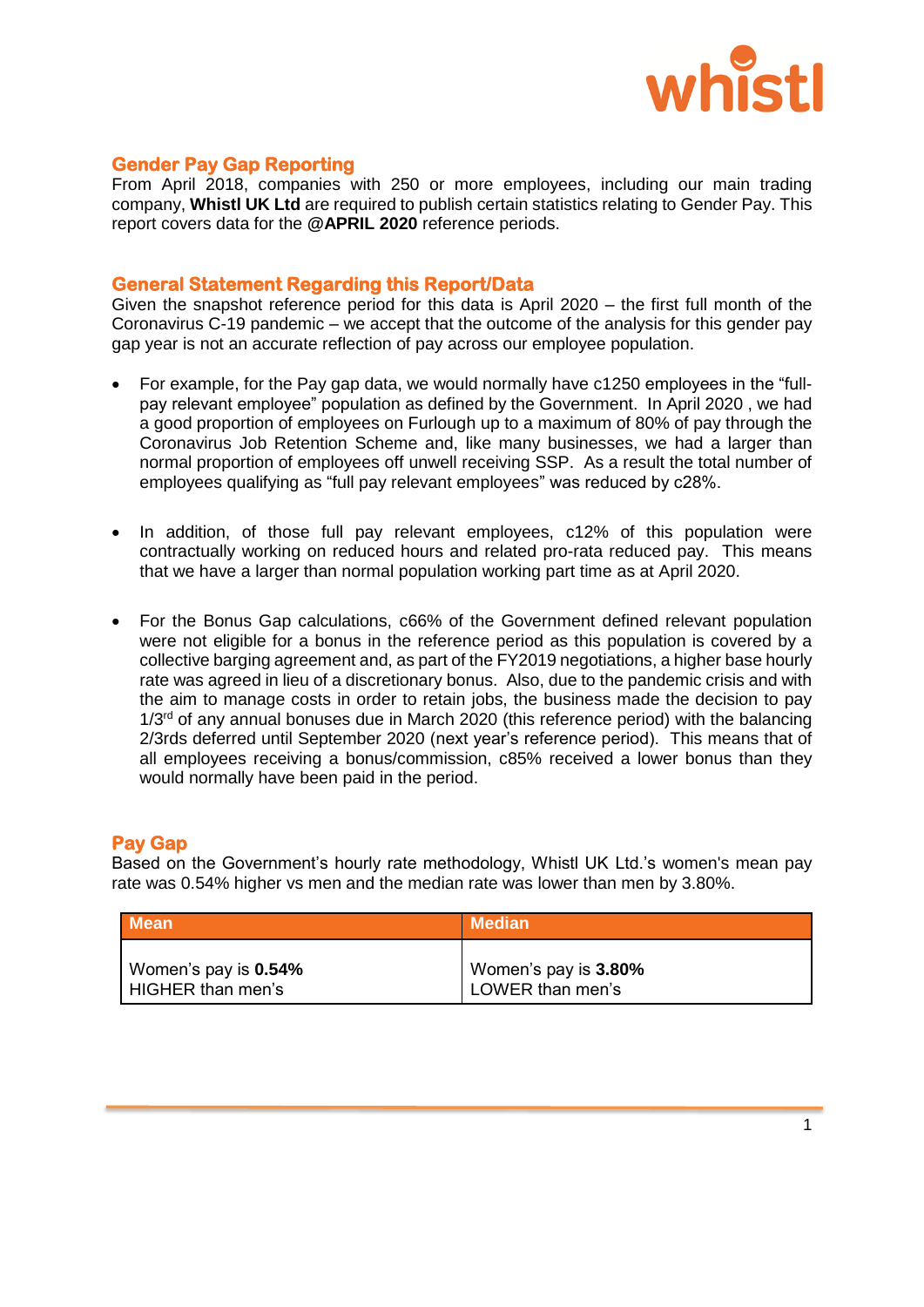

Whistl is committed to ensuring pay is fair, equitable and competitive regardless of gender. Our policies, including our compensation framework, union negotiated operational pay structure, and salary benchmarking pay guidance approach, effectively promote equal pay and support gender pay aims.

### **Pay Quartiles**

The gender pay metric is influenced by the proportion of men and women in each pay quartile. The table below shows the percentage of men and women in each quarter of our pay profile.

| Top quartile          | 68.3% MEN | 31.7% WOMEN        |
|-----------------------|-----------|--------------------|
| Upper middle quartile | 75.3% MEN | <b>24.7% WOMEN</b> |
| Lower middle quartile | 74.0% MEN | <b>26.0% WOMEN</b> |
| <b>Lower quartile</b> | 65.8% MEN | 34.2% WOMEN        |

## **Bonus Gap**

Bonus awards for this reference period are linked to individual performance and or company targets, which supports a pay-for-performance culture. The mean disparity favours men (42.2%) however the median disparity favours women (4.0%).

As noted in the opening statement above, part of the average gap can be explained by the decision by the Company to defer March 2020 annual bonus payments meaning those with an annual bonus, 85% the population, did not receive their full bonus whereas those eligible for sales commission 15% of the population received their full year bonus amounts.

Also, the lower proportion of men receiving a bonus is based on the fact that they are a large proportion of the overall population which is covered by a collective bargaining agreement and as part of the agreement the population was not eligible for a bonus in the relevant period as noted above.

| <b>Mean</b>            | <b>Median</b>         |
|------------------------|-----------------------|
| Women's bonus is 42.2% | Women's bonus is 4.0% |
| LOWER than men's       | HIGHER than men's     |

| Proportion of men and women receiving bonus |                                 |  |
|---------------------------------------------|---------------------------------|--|
|                                             |                                 |  |
| 25.8% OF MEN received a bonus               | 42.0% OF WOMEN received a bonus |  |